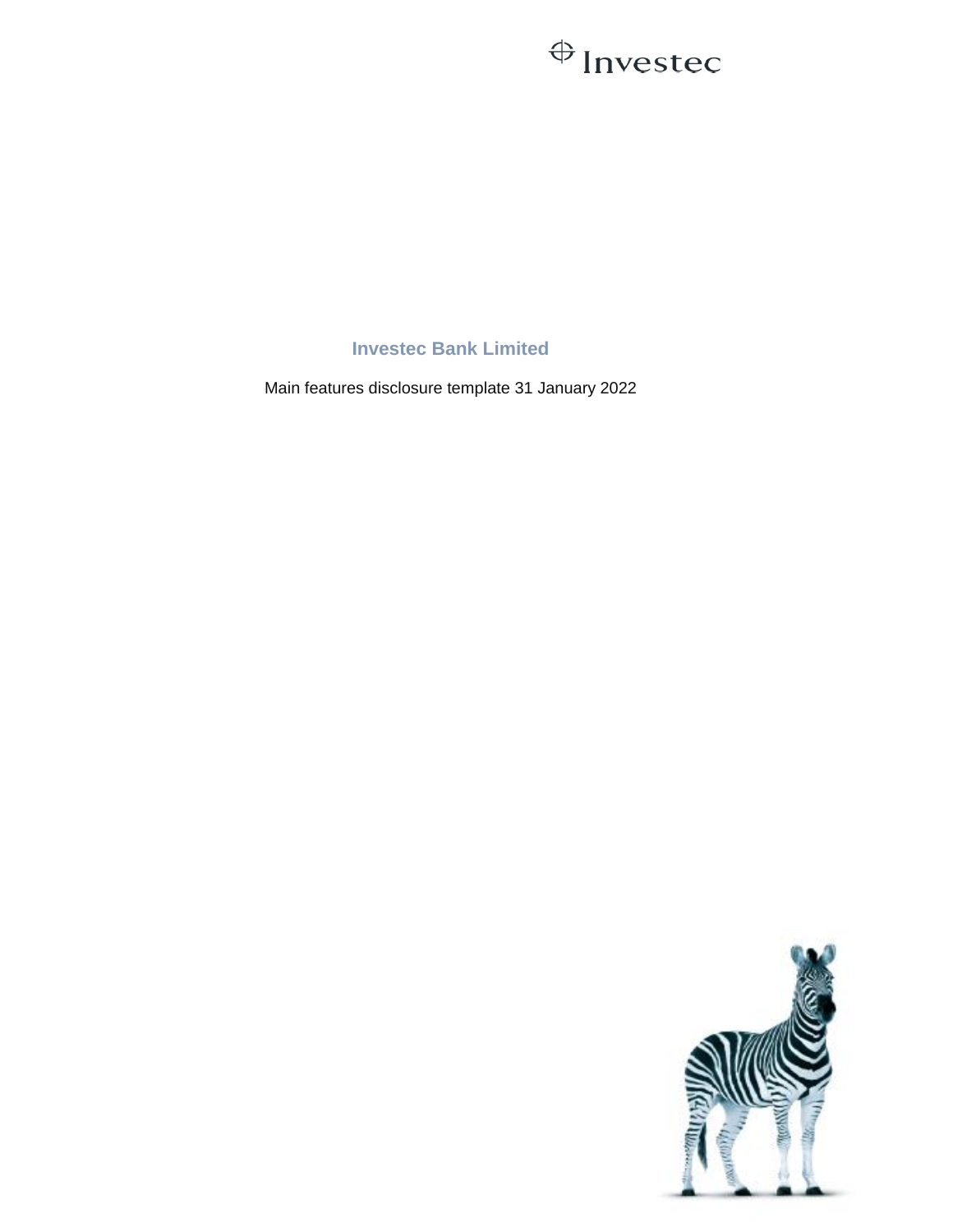

## **MAIN FEATURES DISCLOSURE TEMPLATE**

**Investec Bank Limited**

**31-Jan-22**

|                                                                                                            | Ordinary share capital   | <b>IV048U</b>                             | <b>IV051L</b>                   | <b>IV052U</b>                   |                                 |                                                                               | <b>IV019A</b>                                 | <b>IV035</b>                    |                                                                                                                                                                                                                                |                                 | <b>IV049</b>                              | <b>IV050</b>                                    | <b>IV054U</b>                             |
|------------------------------------------------------------------------------------------------------------|--------------------------|-------------------------------------------|---------------------------------|---------------------------------|---------------------------------|-------------------------------------------------------------------------------|-----------------------------------------------|---------------------------------|--------------------------------------------------------------------------------------------------------------------------------------------------------------------------------------------------------------------------------|---------------------------------|-------------------------------------------|-------------------------------------------------|-------------------------------------------|
| Disclosure template for main features of regulatory capital instruments<br>1 Issuer                        | and premiun              |                                           |                                 |                                 | <b>IV053U</b>                   | <b>IV019</b>                                                                  |                                               |                                 | <b>IV046</b>                                                                                                                                                                                                                   | <b>IV047</b>                    |                                           |                                                 |                                           |
|                                                                                                            | Investec Bank Limited    | Investec Bank Limited                     | Investec Bank Limited           | Investec Bank Limited           | Investec Bank Limited           |                                                                               | Investec Bank Limited   Investec Bank Limited |                                 | Investec Bank Limited   Investec Bank Limited                                                                                                                                                                                  | Investec Bank Limited           | Investec Bank Limited                     | Investec Bank Limited                           | Investec Bank Limited                     |
| 2 Unique identifier (e.g. CUSIP, ISIN or Bloomberg identifier for private placement)                       | Unlisted                 | N/A                                       | N/A                             | N/A                             | N/A                             | ZAG000094442                                                                  | ZAG000095779                                  | ZAG000134610                    | ZAG000144585                                                                                                                                                                                                                   | Unlisted                        | Unlisted                                  | Unlisted                                        | Unlisted                                  |
| 3 Governing law(s) of the instrument                                                                       | South Africa             | South Africa                              | South Africa                    | South Africa                    | South Africa                    | South Africa                                                                  | South Africa                                  | South Africa                    | South Africa                                                                                                                                                                                                                   | South Africa                    | South Africa                              | South Africa                                    | South Africa                              |
| <b>Regulatory treatment</b>                                                                                |                          |                                           |                                 |                                 |                                 |                                                                               |                                               |                                 |                                                                                                                                                                                                                                |                                 |                                           |                                                 |                                           |
| 4 Transitional Basel III rules                                                                             | CET1                     | AT1                                       | AT1                             | AT1                             | AT1                             | Tier 2                                                                        | Tier 2                                        | Tier 2                          | Tier 2                                                                                                                                                                                                                         | Tier 2                          | Tier 2                                    | AT1                                             | Tier 2                                    |
| 5 Post-transitional Basel III rules                                                                        | CET1                     | AT1                                       | AT1                             | AT1                             | AT1                             | Tier 2                                                                        | Tier 2                                        | Tier 2                          | Tier 2                                                                                                                                                                                                                         | Tier 2                          | Tier 2                                    | AT1                                             | Tier 2                                    |
| 6 Eligible at solo / group / group and solo                                                                | Group and solo           | Group and solo                            | Group and solo                  | Group and solo                  | Group and solo                  | Group and solo                                                                | Group and solo                                | Group and solo                  | Group and solo                                                                                                                                                                                                                 | Group and solo                  | Group and solo                            | Group and solo                                  | Group                                     |
| 7 Instrument type (types to be specified by each jurisdiction)                                             |                          |                                           |                                 |                                 |                                 |                                                                               |                                               |                                 |                                                                                                                                                                                                                                |                                 |                                           |                                                 |                                           |
|                                                                                                            |                          |                                           |                                 |                                 |                                 |                                                                               |                                               |                                 |                                                                                                                                                                                                                                |                                 |                                           |                                                 |                                           |
|                                                                                                            | CET1                     | AT1                                       | AT1                             | AT1                             | AT1                             | Subordinated debt                                                             | Subordinated debt                             | Subordinated debt               | Subordinated debt                                                                                                                                                                                                              | Subordinated debt               | Subordinated debt                         | AT1                                             | Subordinated debt                         |
| 8 Amount recognised in regulatory capital (Currency in mil, as of most recent reporting date) <sup>1</sup> |                          |                                           |                                 |                                 |                                 |                                                                               |                                               |                                 |                                                                                                                                                                                                                                |                                 |                                           |                                                 |                                           |
|                                                                                                            | 14,268                   | 350                                       | 128                             | 45                              | 100                             | 229                                                                           | 383                                           | 1,468                           | 1,200                                                                                                                                                                                                                          | 1,759                           | 1,079                                     | 110                                             | 1,636                                     |
| 9 Par value of instrument                                                                                  | 14,268                   | 350                                       | 128                             | 45                              | 100                             | 64                                                                            | 230                                           | 1,468                           | 1,200                                                                                                                                                                                                                          | 1,517                           | 783                                       | 110                                             | 1,636                                     |
| 10 Accounting classification                                                                               | <b>IFRS: Equity</b>      | <b>IFRS: Equity</b>                       | <b>IFRS: Equity</b>             | <b>IFRS: Equity</b>             | <b>IFRS: Equity</b>             | IFRS: Accrual                                                                 | <b>IFRS: Accrual</b>                          | IFRS: Accrual                   | <b>IFRS: Accrual</b>                                                                                                                                                                                                           | <b>IFRS: Accrual</b>            | <b>IFRS: Accrual</b>                      | <b>IFRS: Accrual</b>                            | <b>IFRS: Accrual</b>                      |
| 11 Original date of issuance                                                                               | 31 March 1969            | 22 March 2018                             | 22-Oct-20                       | 25-Nov-20                       | 15-Dec-20                       | 2 April 2012                                                                  | 28 May 2012                                   | 17 March 2016                   | 21 June 2017                                                                                                                                                                                                                   | 30 June 2017                    | 30 June 2017                              | 26-Mar-19                                       | 09-Mar-21                                 |
| 12 Perpetual or dated                                                                                      | Perpetual                | Perpetual                                 | Perpetual                       | Perpetual                       | Perpetual                       | Dated                                                                         | Dated                                         | Dated                           | Dated                                                                                                                                                                                                                          | Dated                           | Dated                                     | Perpetual                                       | Dated                                     |
| 13 Original maturity date                                                                                  | No maturity              | No maturity                               | No maturity                     | No maturity                     | No maturity                     | 31 March 2028                                                                 | 31 March 2028                                 | 7 April 2027                    | 21 June 2027                                                                                                                                                                                                                   | 30 June 2022                    | 30 June 2022                              | No maturity                                     | 09-Mar-31                                 |
| 14 Issuer call subject to prior supervisory approval                                                       | No                       | Yes                                       | Yes                             | Yes                             | Yes                             | Yes                                                                           | Yes                                           | Yes                             | Yes                                                                                                                                                                                                                            | Yes                             | Yes                                       | Yes                                             | Yes                                       |
| 15 Optional call date, contingent call dates and redemption amount                                         | Not applicable           | 22 March 2023                             | 22-Jan-26                       | 22-Jan-26                       | 22-Jan-26                       | 31 March 2023                                                                 | 3 April 2023                                  | 7 April 2022                    | 21 June 2022                                                                                                                                                                                                                   | 30 June 2027                    | 30 June 2027                              | 26-Jun-24                                       | 09-Mar-26                                 |
| Tax and/or regulatory event                                                                                | Not applicable           | Yes                                       | Yes                             | Yes                             | Yes                             | Yes                                                                           | Yes                                           | Yes                             | Yes                                                                                                                                                                                                                            | Yes                             | Yesl                                      | Yes                                             | Yes                                       |
| Redemption amount                                                                                          |                          |                                           |                                 |                                 |                                 |                                                                               |                                               |                                 |                                                                                                                                                                                                                                |                                 |                                           |                                                 |                                           |
|                                                                                                            |                          |                                           |                                 |                                 |                                 | Investment amount                                                             | Investment amount                             |                                 |                                                                                                                                                                                                                                |                                 |                                           |                                                 |                                           |
|                                                                                                            |                          |                                           |                                 |                                 |                                 | plus interest plus                                                            | plus interest plus                            |                                 |                                                                                                                                                                                                                                |                                 |                                           |                                                 |                                           |
|                                                                                                            |                          | 100% of principal plus                    | 100% of principal plus          | 100% of principal plus          | 100% of principal plus          | change in price of                                                            | change in price of                            | 100% of principal and           | 100% of principal and                                                                                                                                                                                                          | 100% of principal and           | 100% of principal and                     | 100% of principal plus                          | 100% of principal plus                    |
|                                                                                                            | Not applicable           | interest                                  | interest                        | interest                        | interest                        | replicated bond                                                               | replicated bond                               | interest                        | interest                                                                                                                                                                                                                       | interest                        | interest                                  | interest                                        | interest                                  |
| 16 Subsequent call date, if applicable                                                                     |                          | Every reset date                          | Every reset date                | Every reset date                | Every reset date                | Every reset date                                                              | Every reset date                              | Every reset date                | Every reset date                                                                                                                                                                                                               | Every reset date                | Every reset date                          | Every reset date                                | Every reset date                          |
|                                                                                                            | Not applicable           | thereafter                                | thereafter                      | thereafter                      | thereafter                      | thereafter                                                                    | thereafter                                    | thereafter                      | thereafter                                                                                                                                                                                                                     | thereafter                      | thereafter                                | thereafter                                      | thereafter                                |
| <b>Coupons / dividends</b>                                                                                 |                          |                                           |                                 |                                 |                                 |                                                                               |                                               |                                 |                                                                                                                                                                                                                                |                                 |                                           |                                                 |                                           |
| 17 Fixed or floating dividend coupon                                                                       | Floating                 | Floating                                  | Floating                        | Floating                        | Floating                        | Floating                                                                      | Floating                                      | Floating                        | Floating                                                                                                                                                                                                                       | <b>Mixed Rate</b>               | <b>Mixed Rate</b>                         | Floating                                        | Floating                                  |
| 18 Coupon rate and any related index                                                                       |                          |                                           |                                 |                                 |                                 |                                                                               |                                               |                                 |                                                                                                                                                                                                                                |                                 |                                           |                                                 |                                           |
|                                                                                                            | Not applicable           | Jibar + 5.15%                             | Jibar + 4.85%                   | Jibar + 4.85%                   | Jibar + 4.85%                   | CPI-linked: 2.60%                                                             | CPI-linked: 2.60%                             | Jibar + 4.65%                   | $J + 3.90%$                                                                                                                                                                                                                    | Libor + $4.5%$                  | Libor + 3.413%                            | Jibar + 4.55%                                   | Jibar + 2.60%                             |
| 19 Existence of a dividend stopper                                                                         | No                       | Yes                                       | Yes                             | Yes                             | Yes                             | No                                                                            | No                                            | No                              | No                                                                                                                                                                                                                             | No                              | No                                        | Yes                                             | No                                        |
| 20 Fully discretionary, partially discretionary or mandatory                                               | Fully discretionary      | Fully discretionary                       | Fully discretionary             | Fully discretionary             | Fully discretionary             | Mandatory                                                                     | Mandatory                                     | Mandatory                       | Mandatory                                                                                                                                                                                                                      | Mandatory                       | Mandatory                                 | Fully discretionary                             | Mandatory                                 |
| 21 Existence of step up or other incentive to redeem                                                       | Not applicable           | N <sub>0</sub>                            | No                              | No                              | No.                             | No l                                                                          | No                                            | Nol                             | No                                                                                                                                                                                                                             | Nol                             | No l                                      | Nol                                             | No                                        |
| 22 Non-cumulative or cumulative                                                                            | Non-cumulative           | Non-cumulative                            | Non-cumulative                  | Non-cumulative                  | Non-cumulative                  | Cumulative                                                                    | Cumulative                                    | Cumulative                      | Cumulative                                                                                                                                                                                                                     | Cumulative                      | Cumulative                                | Non-cumulative                                  | Cumulative                                |
| 23 Convertible or non-convertible                                                                          |                          |                                           |                                 |                                 |                                 |                                                                               |                                               |                                 |                                                                                                                                                                                                                                |                                 |                                           |                                                 |                                           |
|                                                                                                            |                          |                                           |                                 |                                 |                                 | Convertible or write-                                                         | Convertible or write-                         | Convertible or write-           | Convertible or write-                                                                                                                                                                                                          | Convertible or write-           | Convertible or write-                     |                                                 |                                           |
|                                                                                                            |                          |                                           |                                 |                                 |                                 |                                                                               |                                               |                                 | off as per regulation, at off as per regulation, at off as per regulation, at off as per regulation, at off as per regulation, at off as per regulation, at                                                                    |                                 |                                           |                                                 |                                           |
|                                                                                                            | Not applicable           | Non-convertible                           | Non-convertible                 | Non-convertible                 | Non-convertible                 | option of regulator                                                           | option of regulator                           | option of regulator             | option of regulator                                                                                                                                                                                                            | option of regulator             | option of regulator                       | Non-convertible                                 | Non-convertible                           |
| 24 if convertible, conversion trigger(s)                                                                   | Not applicable           | Not applicable                            | Not applicable                  | Not applicable                  | Not applicable                  | Not applicable                                                                | Not applicable                                | Not applicable                  | Not applicable                                                                                                                                                                                                                 | Not applicable                  | Not applicable                            | Not applicable                                  | Not applicable                            |
| 25 if convertible, fully or partially                                                                      | Not applicable           | Not applicable                            | Not applicable                  | Not applicable                  | Not applicable                  | Not applicable                                                                | Not applicable                                | Not applicable                  | Not applicable                                                                                                                                                                                                                 | Not applicable                  | Not applicable                            | Not applicable                                  | Not applicable                            |
| 26 if convertible, conversion rate                                                                         | Not applicable           | Not applicable                            | Not applicable                  | Not applicable                  | Not applicable                  | Not applicable                                                                | Not applicable                                | Not applicable                  | Not applicable                                                                                                                                                                                                                 | Not applicable                  | Not applicable                            | Not applicable                                  | Not applicable                            |
| 27 if convertible, mandatory or optional conversion                                                        | Not applicable           | Not applicable                            | Not applicable                  | Not applicable                  | Not applicable                  | Not applicable                                                                | Not applicable                                | Not applicable                  | Not applicable                                                                                                                                                                                                                 | Not applicable                  | Not applicable                            | Not applicable                                  | Not applicable                            |
| 28 if convertible, specify instrument type convertible into                                                | Not applicable           | Not applicable                            | Not applicable                  | Not applicable                  | Not applicable                  | Not applicable                                                                | Not applicable                                | Not applicable                  | Not applicable                                                                                                                                                                                                                 | Not applicable                  | Not applicable                            | Not applicable                                  | Not applicable                            |
| 29 if convertible, specify issuer of instrument it converts into                                           | Not applicable           | Not applicable                            | Not applicable                  | Not applicable                  | Not applicable                  | Not applicable                                                                | Not applicable                                | Not applicable                  | Not applicable                                                                                                                                                                                                                 | Not applicable                  | Not applicable                            | Not applicable                                  | Not applicable                            |
| 30 Write-down feature                                                                                      |                          |                                           |                                 |                                 |                                 |                                                                               |                                               |                                 |                                                                                                                                                                                                                                |                                 |                                           |                                                 |                                           |
|                                                                                                            |                          |                                           |                                 |                                 |                                 |                                                                               |                                               |                                 | Partial or full write-off  Partial or full write-off  Partial or full write-off  Partial or full write-off  Partial or full write-off  Partial or full write-off  Partial or full write-off  Partial or full write-off  Partia |                                 |                                           |                                                 |                                           |
|                                                                                                            | Not applicable           | as per regulation, at                     | as per regulation, at           | as per regulation, at           | option of regulator             | as per regulation, at $ $ as per regulation, at $ $ as per regulation, at $ $ |                                               |                                 | as per regulation, at $\vert$ as per regulation, at $\vert$                                                                                                                                                                    | as per regulation, at           | option of regulator                       | as per regulation, at $ $ as per regulation, at | as per regulation, at                     |
|                                                                                                            |                          | option of regulator                       | option of regulator             | option of regulator             |                                 | option of regulator                                                           | option of regulator                           | option of regulator             | option of regulator                                                                                                                                                                                                            | option of regulator             | PONV as defined by                        | option of regulator                             | option of regulator<br>PONV as defined by |
| 31 If write-down, write-down trigger(s)                                                                    | Not applicable           | PONV as defined by<br>regulator           | PONV as defined by<br>regulator | PONV as defined by<br>regulator | PONV as defined by<br>regulator | PONV as defined by<br>regulator                                               | PONV as defined by<br>regulator               | PONV as defined by<br>regulator | PONV as defined by<br>regulator                                                                                                                                                                                                | PONV as defined by<br>regulator | regulator                                 | PONV as defined by<br>regulator                 | regulator                                 |
| 32 If write-down, full or partial                                                                          |                          |                                           | Partial or full, as             | Partial or full, as             | Partial or full, as             | Partial or full, as                                                           | Partial or full, as                           | Partial or full, as             |                                                                                                                                                                                                                                | Partial or full, as             |                                           |                                                 | Partial or full, as                       |
|                                                                                                            |                          | Partial or full, as<br>deemed required by | deemed required by              | deemed required by              | deemed required by              | deemed required by                                                            | deemed required by                            | deemed required by              | Partial or full, as<br>deemed required by                                                                                                                                                                                      | deemed required by              | Partial or full, as<br>deemed required by | Partial or full, as<br>deemed required by       | deemed required by                        |
|                                                                                                            | Not applicable           | regulator                                 | regulator                       | regulator                       | regulator                       | regulator                                                                     | regulator                                     | regulator                       | regulator                                                                                                                                                                                                                      | regulator                       | regulator                                 | regulator                                       | regulator                                 |
| 33 If write-down, permanent or temporary                                                                   |                          | Permanent as per                          | Permanent as per                | Permanent as per                | Permanent as per                | Permanent as per                                                              | Permanent as per                              | Permanent as per                | Permanent as per                                                                                                                                                                                                               | Permanent as per                | Permanent as per                          | Permanent as per                                | Permanent as per                          |
|                                                                                                            | Not applicable           | G7/2013                                   | G7/2013                         | G7/2013                         | G7/2013                         | G7/2013                                                                       | G7/2013                                       | G7/2013                         | G7/2013                                                                                                                                                                                                                        | G7/2013                         | G7/2013                                   | G7/2013                                         | G7/2013                                   |
| 34 If write-down, description of write-up mechanism                                                        | Not applicable           | Not applicable                            | Not applicable                  | Not applicable                  | Not applicable                  | Not applicable                                                                | Not applicable                                | Not applicable                  | Not applicable                                                                                                                                                                                                                 | Not applicable                  | Not applicable                            | Not applicable                                  | Not applicable                            |
| 35 Position in subordination hierarchy in liquidation (specify instrument type immediately senior to       |                          |                                           |                                 |                                 |                                 |                                                                               |                                               |                                 |                                                                                                                                                                                                                                |                                 |                                           |                                                 |                                           |
| (instrument)                                                                                               |                          |                                           |                                 |                                 |                                 |                                                                               | Any amounts due and Any amounts due and       | Any amounts due and             | Any amounts due and                                                                                                                                                                                                            | Any amounts due and             | Any amounts due and                       |                                                 | Any amounts due and                       |
|                                                                                                            | <b>Additional Tier 1</b> |                                           |                                 |                                 |                                 | payable to Senior                                                             | payable to Senior                             | payable to Senior               | payable to Senior                                                                                                                                                                                                              | payable to Senior               | payable to Senior                         |                                                 | payable to Senior                         |
|                                                                                                            | instruments              | Tier 1 instruments                        | Tier 1 instruments              | Tier 1 instruments              | Tier 1 instruments              | Creditors                                                                     | Creditors                                     | Creditors                       | Creditors                                                                                                                                                                                                                      | Creditors                       | Creditors                                 | Tier 1 instruments                              | Creditors st INL                          |
| 36 Non-compliant transitioned features                                                                     | Not applicable           | Nol                                       | No                              | No                              | No                              | No                                                                            | No                                            | No                              | No                                                                                                                                                                                                                             | No                              | No                                        | Nol                                             | No                                        |
| 37 If yes, specify non-compliant features                                                                  |                          |                                           |                                 |                                 |                                 |                                                                               |                                               |                                 |                                                                                                                                                                                                                                |                                 |                                           |                                                 |                                           |
|                                                                                                            |                          |                                           |                                 |                                 |                                 |                                                                               |                                               |                                 |                                                                                                                                                                                                                                |                                 |                                           |                                                 |                                           |
|                                                                                                            | Not applicable           | Not applicable                            | Not applicable                  | Not applicable                  | Not applicable                  | Not applicable                                                                | Not applicable                                | Not applicable                  | Not applicable                                                                                                                                                                                                                 | Not applicable                  | Not applicable                            | Not applicable                                  | Not applicable                            |
|                                                                                                            |                          |                                           |                                 |                                 |                                 |                                                                               |                                               |                                 |                                                                                                                                                                                                                                |                                 |                                           |                                                 |                                           |

**Note 1:** Amount recognised in regulatory capital pre phasing out of non-qualifying instruments whoch is not allocated per instrument